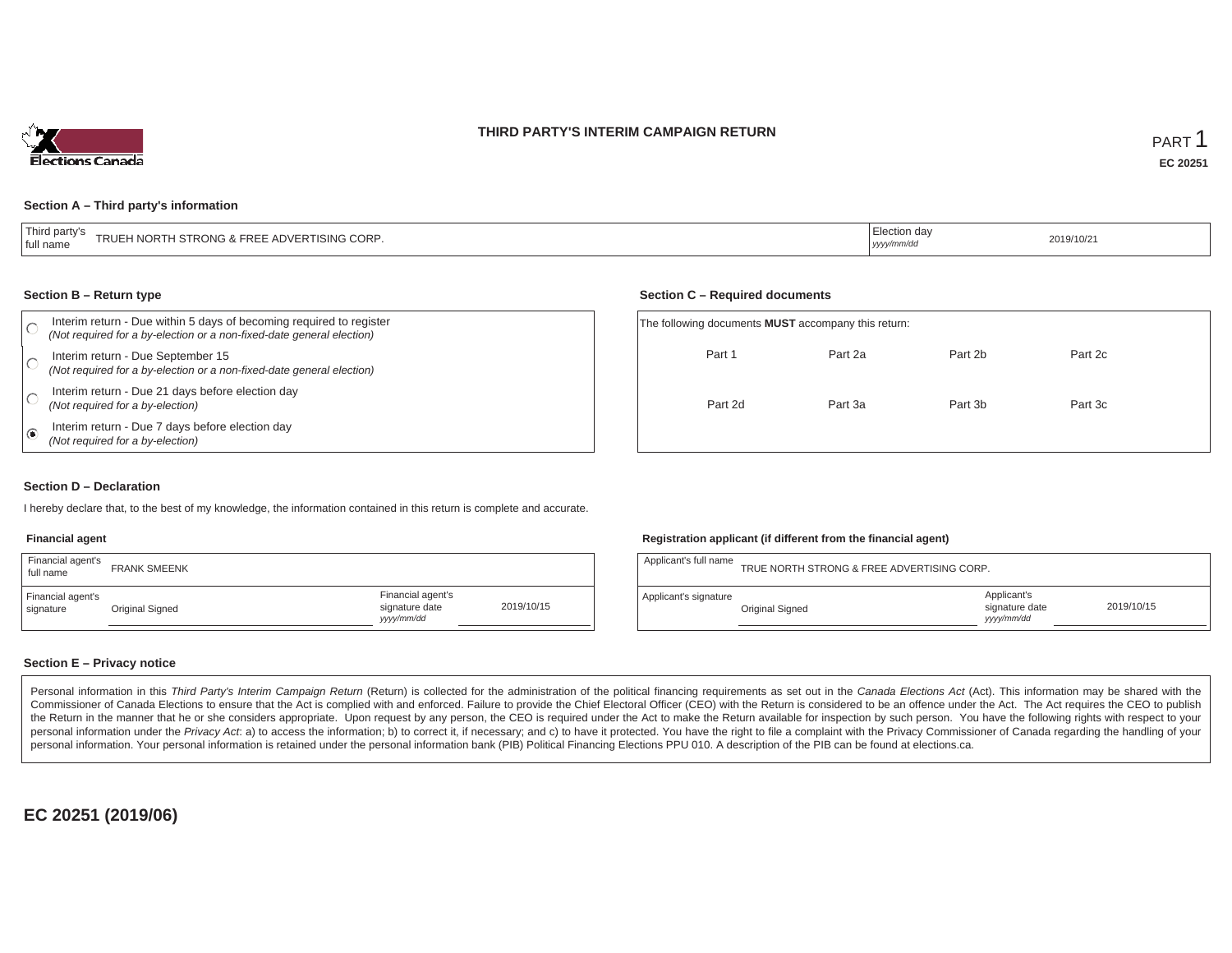

### **THIRD PARTY'S INTERIM CAMPAIGN RETURN THIRD PARTY'S INTERIM CAMPAIGN RETURN<br>Statement of monetary contributions received PART 2a**

| No.            | Full name                           | <b>Street</b><br>no. | <b>Street</b> | Apt. | City    | Prov./<br>Terr. | Postal<br>code | Date<br>received<br>yyyy/mm/dd                                                    | Individual | Business /<br>Commercial<br>organization | Government | <b>Trade union</b> | Corporation<br>without share<br>capital | Unincorporated<br>organization or<br>association |
|----------------|-------------------------------------|----------------------|---------------|------|---------|-----------------|----------------|-----------------------------------------------------------------------------------|------------|------------------------------------------|------------|--------------------|-----------------------------------------|--------------------------------------------------|
|                |                                     |                      |               |      |         |                 |                |                                                                                   | \$         | \$                                       | \$         | \$                 | \$                                      | S.                                               |
| $\overline{1}$ | Bassett & Walker International Inc. |                      |               |      | Toronto | ON              | M5A 4J5        | 2019/08/02                                                                        |            | 60,000.00                                |            |                    |                                         |                                                  |
|                |                                     |                      |               |      |         |                 |                |                                                                                   |            |                                          |            |                    |                                         |                                                  |
|                |                                     |                      |               |      |         |                 |                |                                                                                   |            |                                          |            |                    |                                         |                                                  |
|                |                                     |                      |               |      |         |                 |                |                                                                                   |            |                                          |            |                    |                                         |                                                  |
|                |                                     |                      |               |      |         |                 |                |                                                                                   |            |                                          |            |                    |                                         |                                                  |
|                |                                     |                      |               |      |         |                 |                |                                                                                   |            |                                          |            |                    |                                         |                                                  |
|                |                                     |                      |               |      |         |                 |                |                                                                                   |            |                                          |            |                    |                                         |                                                  |
|                |                                     |                      |               |      |         |                 |                |                                                                                   |            |                                          |            |                    |                                         |                                                  |
|                |                                     |                      |               |      |         |                 |                |                                                                                   |            |                                          |            |                    |                                         |                                                  |
|                |                                     |                      |               |      |         |                 |                |                                                                                   |            |                                          |            |                    |                                         |                                                  |
|                |                                     |                      |               |      |         |                 |                |                                                                                   |            |                                          |            |                    |                                         |                                                  |
|                |                                     |                      |               |      |         |                 |                |                                                                                   |            |                                          |            |                    |                                         |                                                  |
|                |                                     |                      |               |      |         |                 |                |                                                                                   |            |                                          |            |                    |                                         |                                                  |
|                |                                     |                      |               |      |         |                 |                |                                                                                   |            |                                          |            |                    |                                         |                                                  |
|                |                                     |                      |               |      |         |                 |                | Totals carried forward from previous page \$                                      |            |                                          |            |                    |                                         |                                                  |
|                |                                     |                      |               |      |         |                 |                | Total amount of monetary contributions by contributors who gave over \$200 (A)    |            | 60,000.00                                |            |                    |                                         |                                                  |
|                |                                     |                      |               |      |         |                 |                | Number of contributors who gave over \$200                                        |            |                                          |            |                    |                                         |                                                  |
|                |                                     |                      |               |      |         |                 |                | Total amount of monetary contributions by contributors who gave \$200 or less (B) |            |                                          |            |                    |                                         |                                                  |
|                |                                     |                      |               |      |         |                 |                | Number of contributors who gave \$200 or less                                     |            |                                          |            |                    |                                         |                                                  |
|                |                                     |                      |               |      |         |                 |                | Total amount of all monetary contributions (A+B)                                  |            | 60,000.00                                |            |                    |                                         |                                                  |
|                |                                     |                      |               |      |         |                 |                | Number of contributors who gave monetary contributions                            |            |                                          |            |                    |                                         |                                                  |

| Thirc<br>TRUEH NORTH STRONG & FREE ADVERTISING CORP.<br>party | ⊡lection da⊾<br>2019/10/2<br>, yyyy/mm/dd | Page<br>ັ |
|---------------------------------------------------------------|-------------------------------------------|-----------|
|---------------------------------------------------------------|-------------------------------------------|-----------|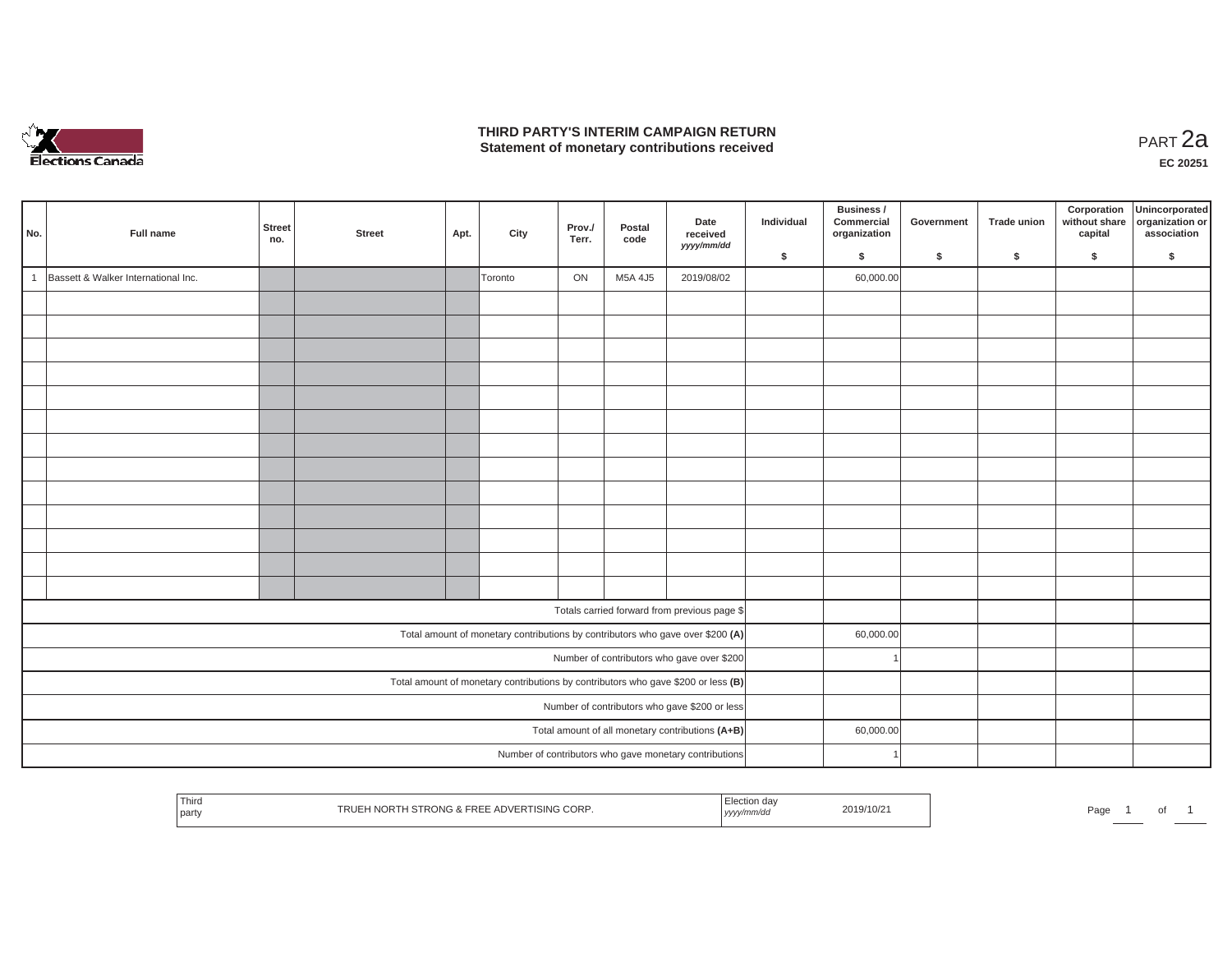

### **THIRD PARTY'S INTERIM CAMPAIGN RETURN**  THIRD PARTY'S INTERIM CAMPAIGN RETURN<br>Statement of non-monetary contributions received<br>**PART 2**b

**EC 20251**

| No. | Full name | <b>Street</b><br>no. | <b>Street</b> | Apt. | City | Prov./<br>Terr. | Postal<br>code | Date<br>received<br>yyyy/mm/dd                                                        | Individual | Business /<br>Commercial<br>organization | Government | <b>Trade union</b> | Corporation<br>without share<br>capital | Unincorporated<br>organization or<br>association |
|-----|-----------|----------------------|---------------|------|------|-----------------|----------------|---------------------------------------------------------------------------------------|------------|------------------------------------------|------------|--------------------|-----------------------------------------|--------------------------------------------------|
|     |           |                      |               |      |      |                 |                |                                                                                       | \$         | \$                                       | \$         | \$                 | \$                                      | \$                                               |
|     |           |                      |               |      |      |                 |                |                                                                                       |            |                                          |            |                    |                                         |                                                  |
|     |           |                      |               |      |      |                 |                |                                                                                       |            |                                          |            |                    |                                         |                                                  |
|     |           |                      |               |      |      |                 |                |                                                                                       |            |                                          |            |                    |                                         |                                                  |
|     |           |                      |               |      |      |                 |                |                                                                                       |            |                                          |            |                    |                                         |                                                  |
|     |           |                      |               |      |      |                 |                |                                                                                       |            |                                          |            |                    |                                         |                                                  |
|     |           |                      |               |      |      |                 |                |                                                                                       |            |                                          |            |                    |                                         |                                                  |
|     |           |                      |               |      |      |                 |                |                                                                                       |            |                                          |            |                    |                                         |                                                  |
|     |           |                      |               |      |      |                 |                |                                                                                       |            |                                          |            |                    |                                         |                                                  |
|     |           |                      |               |      |      |                 |                |                                                                                       |            |                                          |            |                    |                                         |                                                  |
|     |           |                      |               |      |      |                 |                |                                                                                       |            |                                          |            |                    |                                         |                                                  |
|     |           |                      |               |      |      |                 |                |                                                                                       |            |                                          |            |                    |                                         |                                                  |
|     |           |                      |               |      |      |                 |                |                                                                                       |            |                                          |            |                    |                                         |                                                  |
|     |           |                      |               |      |      |                 |                |                                                                                       |            |                                          |            |                    |                                         |                                                  |
|     |           |                      |               |      |      |                 |                |                                                                                       |            |                                          |            |                    |                                         |                                                  |
|     |           |                      |               |      |      |                 |                | Totals carried forward from previous page \$                                          |            |                                          |            |                    |                                         |                                                  |
|     |           |                      |               |      |      |                 |                | Total amount of non-monetary contributions by contributors who gave over \$200 (A)    |            |                                          |            |                    |                                         |                                                  |
|     |           |                      |               |      |      |                 |                | Number of contributors who gave over \$200                                            |            |                                          |            |                    |                                         |                                                  |
|     |           |                      |               |      |      |                 |                | Total amount of non-monetary contributions by contributors who gave \$200 or less (B) |            |                                          |            |                    |                                         |                                                  |
|     |           |                      |               |      |      |                 |                | Number of contributors who gave \$200 or less                                         |            |                                          |            |                    |                                         |                                                  |
|     |           |                      |               |      |      |                 |                | Total amount of all non-monetary contributions (A+B)                                  |            |                                          |            |                    |                                         |                                                  |
|     |           |                      |               |      |      |                 |                | Number of contributors who gave non-monetary contributions                            |            |                                          |            |                    |                                         |                                                  |

| 1 hird<br>ua<br>2019/10/2<br>CORF<br>TISING<br>SIRONG °<br>ıĸι<br>party<br>,,,,,,,,,,<br>yyyy// | Pag<br>ັບເ |
|-------------------------------------------------------------------------------------------------|------------|
|-------------------------------------------------------------------------------------------------|------------|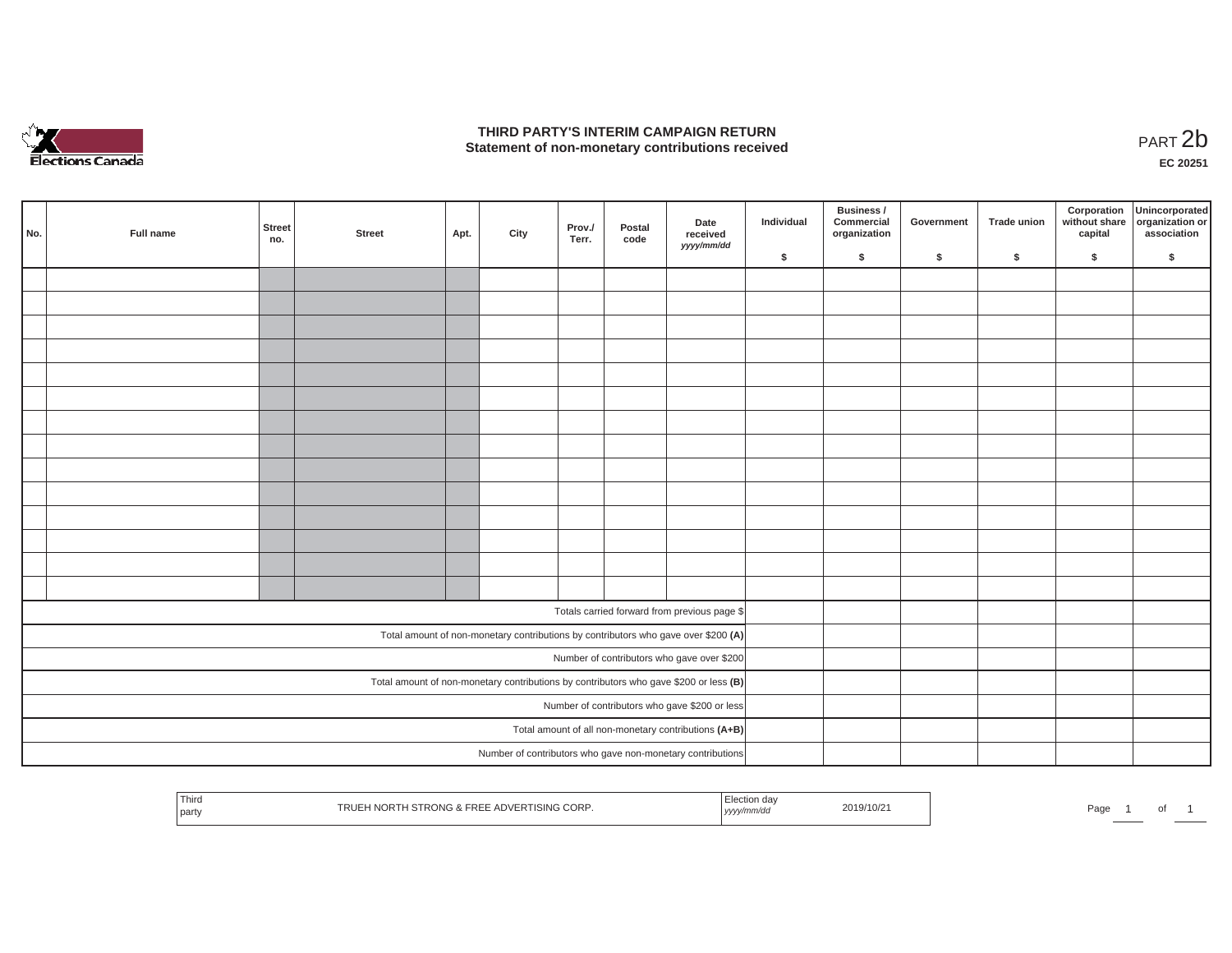

### **THIRD PARTY'S INTERIM CAMPAIGN RETURN**  RD PARTY'S INTERIM CAMPAIGN RETURN<br>Statement of operating loans received **PART 2c**

**EC 20251**

| No. | Full name | <b>Street</b><br>no. | <b>Street</b> | Apt. | City | Prov./<br>Terr. | Postal<br>code | Date<br>received<br>yyyy/mm/dd                                    | Individual | Business /<br>Commercial<br>organization | Government | Trade union | Corporation<br>capital | Unincorporated<br>without share organization or<br>association |
|-----|-----------|----------------------|---------------|------|------|-----------------|----------------|-------------------------------------------------------------------|------------|------------------------------------------|------------|-------------|------------------------|----------------------------------------------------------------|
|     |           |                      |               |      |      |                 |                |                                                                   | \$         | \$                                       | \$         | \$          | \$                     | \$                                                             |
|     |           |                      |               |      |      |                 |                |                                                                   |            |                                          |            |             |                        |                                                                |
|     |           |                      |               |      |      |                 |                |                                                                   |            |                                          |            |             |                        |                                                                |
|     |           |                      |               |      |      |                 |                |                                                                   |            |                                          |            |             |                        |                                                                |
|     |           |                      |               |      |      |                 |                |                                                                   |            |                                          |            |             |                        |                                                                |
|     |           |                      |               |      |      |                 |                |                                                                   |            |                                          |            |             |                        |                                                                |
|     |           |                      |               |      |      |                 |                |                                                                   |            |                                          |            |             |                        |                                                                |
|     |           |                      |               |      |      |                 |                |                                                                   |            |                                          |            |             |                        |                                                                |
|     |           |                      |               |      |      |                 |                |                                                                   |            |                                          |            |             |                        |                                                                |
|     |           |                      |               |      |      |                 |                |                                                                   |            |                                          |            |             |                        |                                                                |
|     |           |                      |               |      |      |                 |                |                                                                   |            |                                          |            |             |                        |                                                                |
|     |           |                      |               |      |      |                 |                |                                                                   |            |                                          |            |             |                        |                                                                |
|     |           |                      |               |      |      |                 |                |                                                                   |            |                                          |            |             |                        |                                                                |
|     |           |                      |               |      |      |                 |                |                                                                   |            |                                          |            |             |                        |                                                                |
|     |           |                      |               |      |      |                 |                |                                                                   |            |                                          |            |             |                        |                                                                |
|     |           |                      |               |      |      |                 |                |                                                                   |            |                                          |            |             |                        |                                                                |
|     |           |                      |               |      |      |                 |                | Totals carried forward from previous page \$                      |            |                                          |            |             |                        |                                                                |
|     |           |                      |               |      |      |                 |                | Total amount of loans by lenders who provided over \$200 (A)      |            |                                          |            |             |                        |                                                                |
|     |           |                      |               |      |      |                 |                | Number of lenders who provided over \$200                         |            |                                          |            |             |                        |                                                                |
|     |           |                      |               |      |      |                 |                | Total amount of loans by lenders who provided \$200 or less $(B)$ |            |                                          |            |             |                        |                                                                |
|     |           |                      |               |      |      |                 |                | Number of lenders who provided \$200 or less                      |            |                                          |            |             |                        |                                                                |
|     |           |                      |               |      |      |                 |                | Total amount of all loans (A+B)                                   |            |                                          |            |             |                        |                                                                |
|     |           |                      |               |      |      |                 |                | Number of all lenders who provided loans                          |            |                                          |            |             |                        |                                                                |
|     |           |                      |               |      |      |                 |                |                                                                   |            |                                          |            |             |                        |                                                                |

| ' Third<br>.un da∙<br>2019/10/21<br>H NORTH STRONG & FREE ADVERTISING CORP.<br>Page<br>IRU<br>H NUR I H<br>  party<br>, yyyy/mm/aa<br>. |  | וש |  |
|-----------------------------------------------------------------------------------------------------------------------------------------|--|----|--|
|-----------------------------------------------------------------------------------------------------------------------------------------|--|----|--|

L.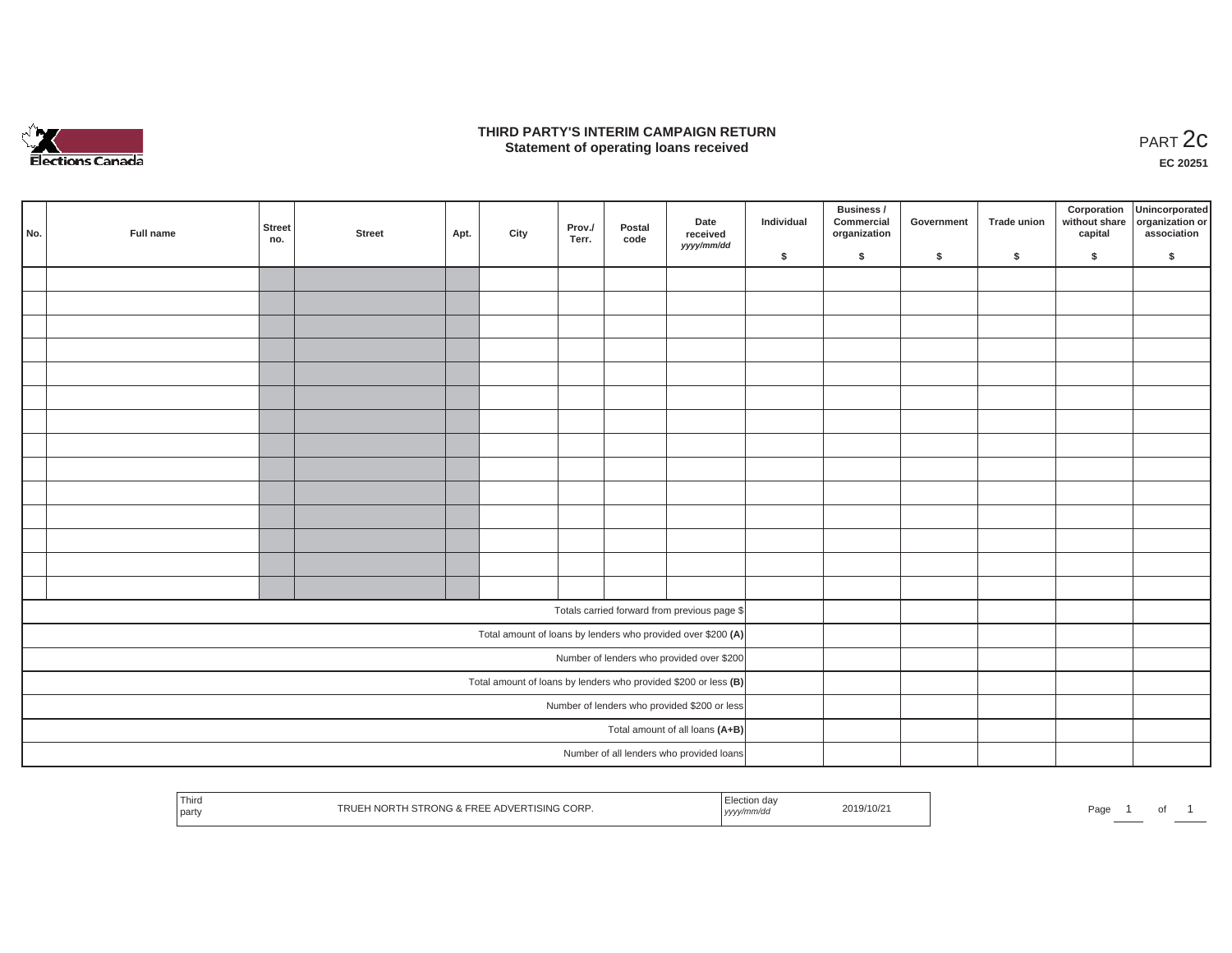

## **THIRD PARTY'S INTERIM CAMPAIGN RETURN SUMMARY STATE SUMMARY OF A SUMMARY OF A SUMMARY OF A SUMMARY OF A SUMMARY OF A SUMMARY OF A SUMMARY OF A SUMMA**<br> **Summary of inflows**

| No.   | Type of contributor / lender                 | <b>Monetary</b><br>contributions<br>(Part 2a)<br>\$ | Non-monetary<br>contributions<br>(Part 2b)<br>\$ | Loans<br>(Part 2c)<br>\$ | Total<br>s. | Number of<br>contributors and<br>lenders |
|-------|----------------------------------------------|-----------------------------------------------------|--------------------------------------------------|--------------------------|-------------|------------------------------------------|
|       | 1. Individuals                               |                                                     |                                                  |                          |             |                                          |
|       | 2. Businesses / Commercial organizations     | 60,000.00                                           |                                                  |                          | 60,000.00   |                                          |
| 3.    | Governments                                  |                                                     |                                                  |                          |             |                                          |
| 4.    | Trade unions                                 |                                                     |                                                  |                          |             |                                          |
| 5.    | Corporations without share capital           |                                                     |                                                  |                          |             |                                          |
| 6.    | Unincorporated organizations or associations |                                                     |                                                  |                          |             |                                          |
| 7.    | Total (items 1 to 6)                         | 60,000.00                                           |                                                  |                          | 60,000.00   |                                          |
| Total |                                              |                                                     |                                                  |                          |             |                                          |
| 8.    | Amount of third party's resources used       |                                                     |                                                  |                          |             |                                          |
|       | 9. Grand total (items $7$ and $8$ )          |                                                     |                                                  |                          | 60,000.00   |                                          |

| Third<br><b>CORP</b><br><b>ISING</b><br><b>STRONG &amp; FREE</b><br>. ADVER <sup>-</sup><br>"RUE<br>"Y NOR L.<br>barty | $\Delta$<br><b>lection</b><br>ww/mm/do<br>,,,,<br>. | 2019/10/21 |
|------------------------------------------------------------------------------------------------------------------------|-----------------------------------------------------|------------|
|------------------------------------------------------------------------------------------------------------------------|-----------------------------------------------------|------------|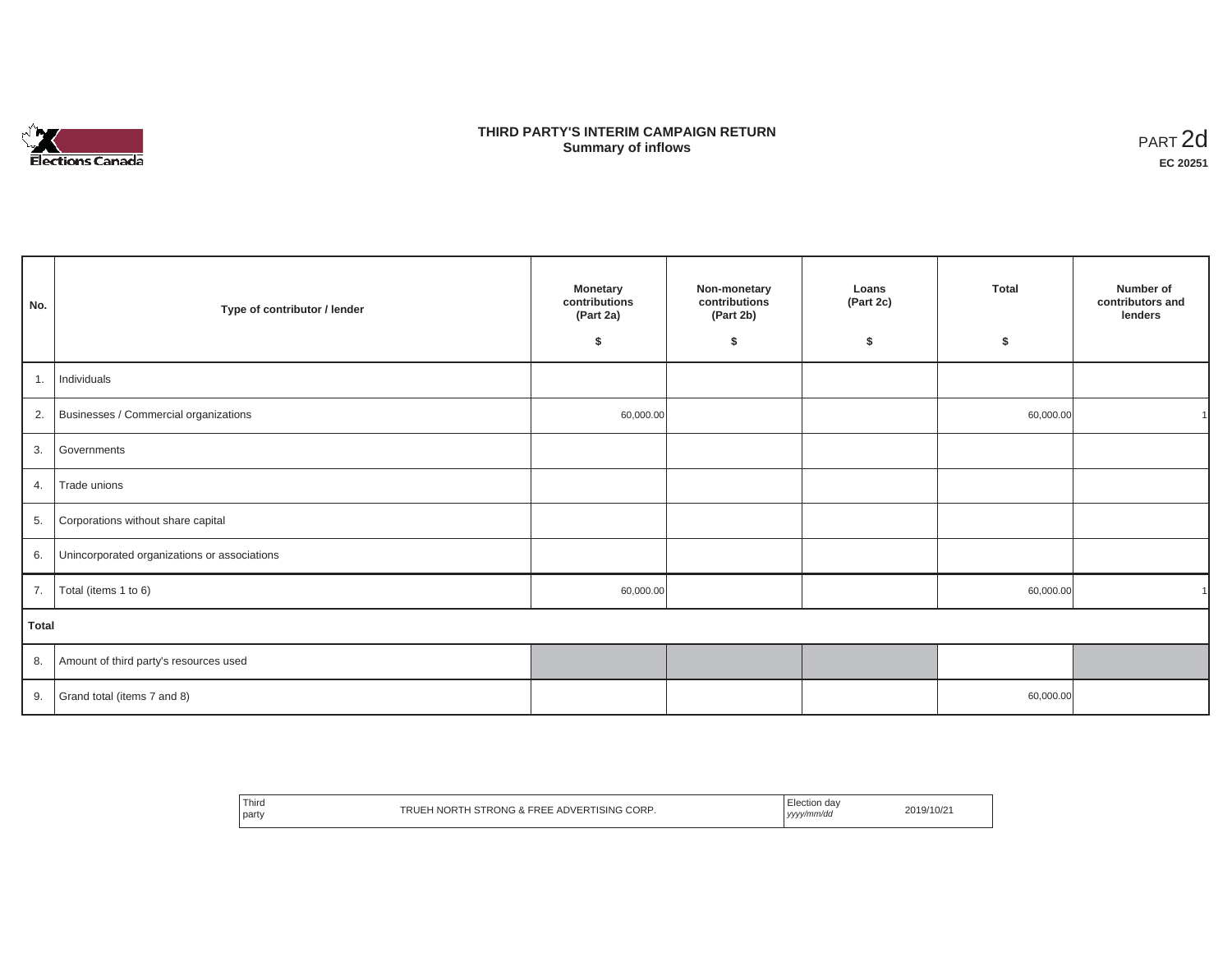

# **THIRD PARTY'S INTERIM CAMPAIGN RETURN Statement of expenses incurred for regulated activities that take place during the pre-election period**  *(Only applicable to a fixed-date general election)*

<code>PART $3$ a</code> **EC 20251**

For a list of expense types, expense categories and expense subcategories, refer to Annex II in the Instructions.

| No.      | Date<br>incurred<br>yyyy/mm/dd | <b>ED Code</b><br>(if applicable) | Supplier                 | Expense type | Expense<br>category | Expense<br>subcategory | <b>Starting date</b><br>of activity,<br>advertisement<br>or survey<br>yyyy/mm/dd | <b>Ending date</b><br>of activity,<br>advertisement<br>or survey<br>yyyy/mm/dd | Place of activity or<br>advertisement        | <b>Expense amount</b><br>\$ |
|----------|--------------------------------|-----------------------------------|--------------------------|--------------|---------------------|------------------------|----------------------------------------------------------------------------------|--------------------------------------------------------------------------------|----------------------------------------------|-----------------------------|
|          | 2019/08/16                     |                                   | RCS Media Solutions Inc. | advertising  | billboard sign      |                        | 2019/08/19                                                                       | 2019/09/16                                                                     |                                              | 59,890.00                   |
|          |                                |                                   |                          |              |                     |                        |                                                                                  |                                                                                |                                              |                             |
|          |                                |                                   |                          |              |                     |                        |                                                                                  |                                                                                |                                              |                             |
|          |                                |                                   |                          |              |                     |                        |                                                                                  |                                                                                |                                              |                             |
|          |                                |                                   |                          |              |                     |                        |                                                                                  |                                                                                |                                              |                             |
|          |                                |                                   |                          |              |                     |                        |                                                                                  |                                                                                |                                              |                             |
|          |                                |                                   |                          |              |                     |                        |                                                                                  |                                                                                |                                              |                             |
|          |                                |                                   |                          |              |                     |                        |                                                                                  |                                                                                |                                              |                             |
|          |                                |                                   |                          |              |                     |                        |                                                                                  |                                                                                |                                              |                             |
|          |                                |                                   |                          |              |                     |                        |                                                                                  |                                                                                |                                              |                             |
|          |                                |                                   |                          |              |                     |                        |                                                                                  |                                                                                |                                              |                             |
|          |                                |                                   |                          |              |                     |                        |                                                                                  |                                                                                |                                              |                             |
|          |                                |                                   |                          |              |                     |                        |                                                                                  |                                                                                |                                              |                             |
|          |                                |                                   |                          |              |                     |                        |                                                                                  |                                                                                |                                              |                             |
|          |                                |                                   |                          |              |                     |                        |                                                                                  |                                                                                |                                              |                             |
|          |                                |                                   |                          |              |                     |                        |                                                                                  |                                                                                |                                              |                             |
|          |                                |                                   |                          |              |                     |                        |                                                                                  |                                                                                |                                              |                             |
|          |                                |                                   |                          |              |                     |                        |                                                                                  |                                                                                | Totals carried forward from previous page \$ |                             |
| Total \$ |                                |                                   |                          |              |                     |                        |                                                                                  | 59,890.00                                                                      |                                              |                             |

|  | Third<br>party | H NORTH STRONG & FREE ADVERTISING CORP.<br>TRUEH. | . ∟lection da∨<br>yyyy/mm/dd | 2019/10/21 | Page. |  | $\cdot$ |  |
|--|----------------|---------------------------------------------------|------------------------------|------------|-------|--|---------|--|
|--|----------------|---------------------------------------------------|------------------------------|------------|-------|--|---------|--|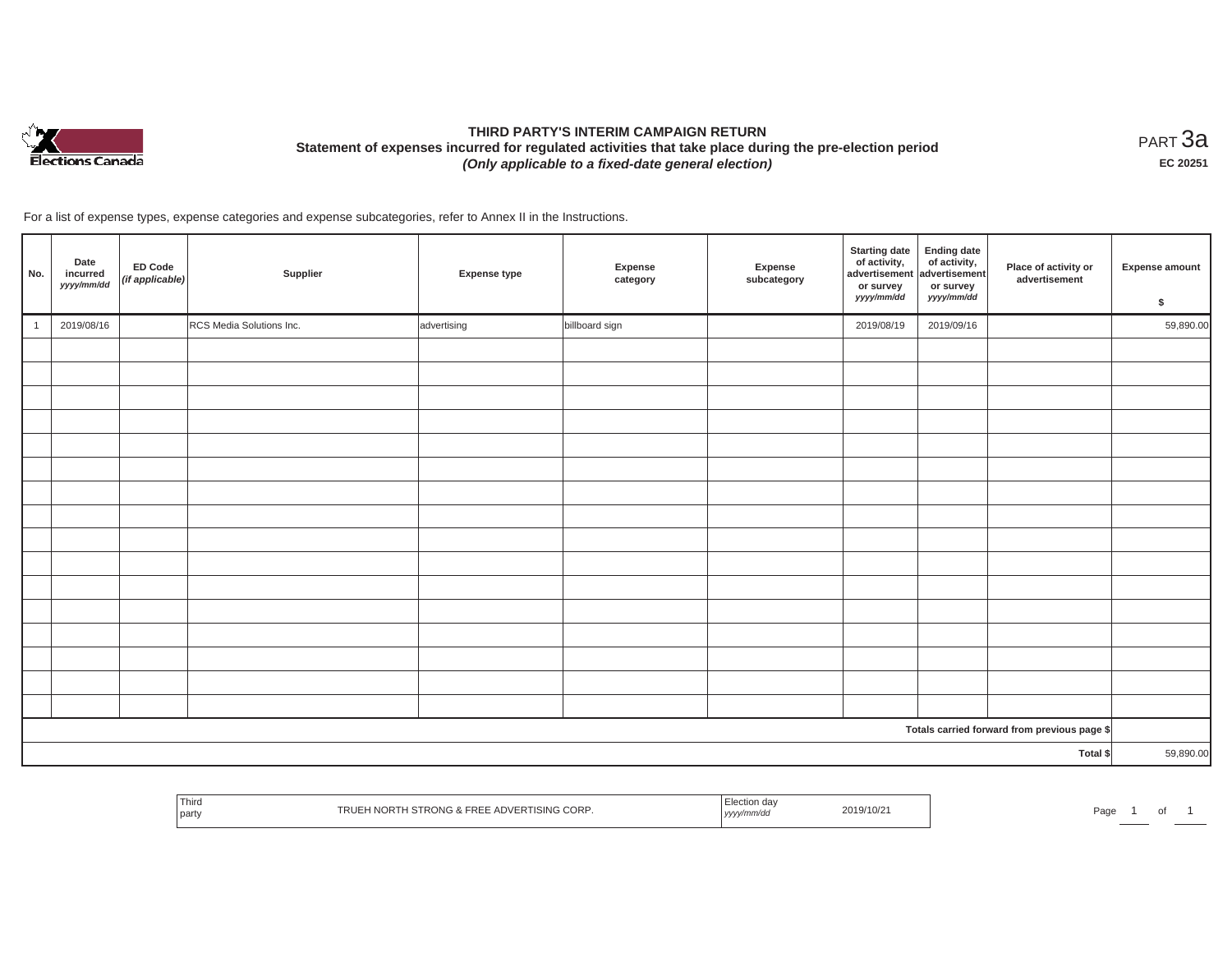

# **THIRD PARTY'S INTERIM CAMPAIGN RETURN Statement of expenses incurred for regulated activities that take place during the election period**<br>PART  $3\text{b}$

**EC 20251**

For a list of expense types, expense categories and expense subcategories, refer to Annex II in the Instructions.

| No.                                          | Date<br>incurred<br>yyyy/mm/dd | ED Code<br>(if applicable) | Supplier | <b>Expense type</b> | Expense<br>category | Expense<br>subcategory | Starting date<br>of activity,<br>advertisement<br>or survey<br>yyyy/mm/dd | Ending date<br>of activity,<br>advertisement<br>or survey<br>yyyy/mm/dd | Place of activity or<br>advertisement | Expense amount<br>\$ |
|----------------------------------------------|--------------------------------|----------------------------|----------|---------------------|---------------------|------------------------|---------------------------------------------------------------------------|-------------------------------------------------------------------------|---------------------------------------|----------------------|
|                                              |                                |                            |          |                     |                     |                        |                                                                           |                                                                         |                                       |                      |
|                                              |                                |                            |          |                     |                     |                        |                                                                           |                                                                         |                                       |                      |
|                                              |                                |                            |          |                     |                     |                        |                                                                           |                                                                         |                                       |                      |
|                                              |                                |                            |          |                     |                     |                        |                                                                           |                                                                         |                                       |                      |
|                                              |                                |                            |          |                     |                     |                        |                                                                           |                                                                         |                                       |                      |
|                                              |                                |                            |          |                     |                     |                        |                                                                           |                                                                         |                                       |                      |
|                                              |                                |                            |          |                     |                     |                        |                                                                           |                                                                         |                                       |                      |
|                                              |                                |                            |          |                     |                     |                        |                                                                           |                                                                         |                                       |                      |
|                                              |                                |                            |          |                     |                     |                        |                                                                           |                                                                         |                                       |                      |
|                                              |                                |                            |          |                     |                     |                        |                                                                           |                                                                         |                                       |                      |
|                                              |                                |                            |          |                     |                     |                        |                                                                           |                                                                         |                                       |                      |
|                                              |                                |                            |          |                     |                     |                        |                                                                           |                                                                         |                                       |                      |
|                                              |                                |                            |          |                     |                     |                        |                                                                           |                                                                         |                                       |                      |
|                                              |                                |                            |          |                     |                     |                        |                                                                           |                                                                         |                                       |                      |
|                                              |                                |                            |          |                     |                     |                        |                                                                           |                                                                         |                                       |                      |
|                                              |                                |                            |          |                     |                     |                        |                                                                           |                                                                         |                                       |                      |
|                                              |                                |                            |          |                     |                     |                        |                                                                           |                                                                         |                                       |                      |
| Totals carried forward from previous page \$ |                                |                            |          |                     |                     |                        |                                                                           |                                                                         |                                       |                      |
| Total \$                                     |                                |                            |          |                     |                     |                        |                                                                           |                                                                         |                                       |                      |

| i nira<br>part | <b>CORP</b><br>ISING I<br>$\cdots$<br>nι | , уууулг | 2019/10/2 | ີ່ ຕ<br>aut' |
|----------------|------------------------------------------|----------|-----------|--------------|
|----------------|------------------------------------------|----------|-----------|--------------|